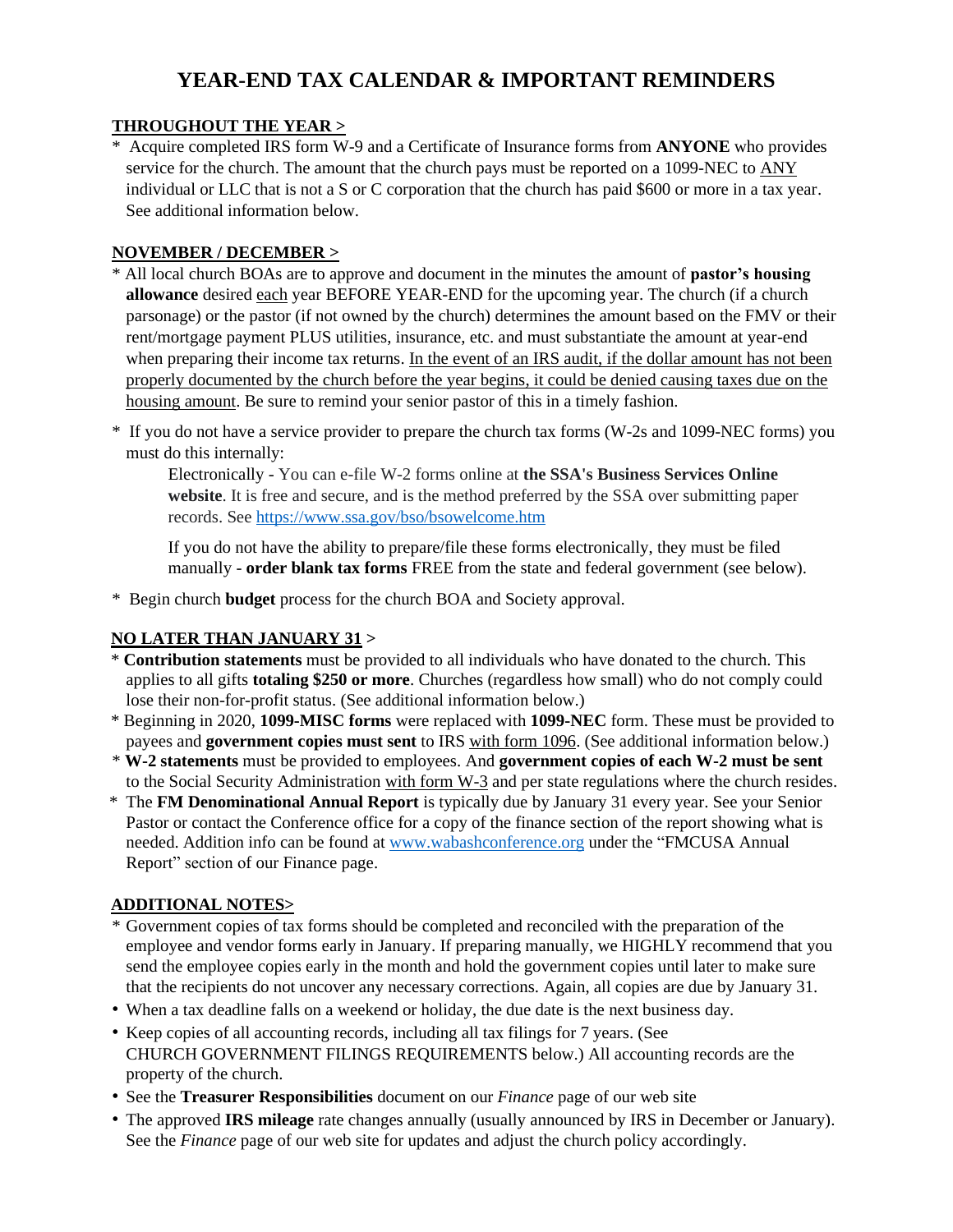# **TAX FORMS TO BE ISSUED AT YEAR-END**

#### **Reporting requirements for Subcontractors**

**1099 forms are to be submitted to ANY individual or LLC that is not a S or C corporation who was paid \$600 or more (in a tax year) by the church, AND to ALL attorneys who was paid any amount during the year.** The government considers these individuals *subcontractors.* There are significant fines if caught not filing properly. These forms are due to the recipients and the government no later than January 31 following the tax year.

*How does IRS view an Employee vs. Subcontractor? -* See the link on the *Finance* page of our web site for valuable information.

Common forms of payment requiring 1099 filings that churches may encounter include: honorariums, love offerings (regardless if from collections or from the church budget), payment to subcontractors or self-employed janitors, and any payment to an attorney (regardless of the amount). See IRS instructions for further information. If you have questions about this, please contact the Conference Office.

- **Throughout the year** (prior to or with their first payment) **acquire all subcontractor's tax ID numbers and proper mailing address via IRS W-9 form.** If you make payments to anyone that could potentially be required to receive a 1099, the completed W-9 form gives you their proper company name, address, and tax identification number.
- The federal government requires their original red copy of the 1099 form along with copy A of form 1096 (transmittal form). These are due to the federal government by Jan. 31.
- Federal tax forms should be filed at <https://www.ssa.gov/bso/bsowelcome.htm> or can be ordered for FREE through IRS if you do not have access to the internet.
- The state of Indiana does not require a copy of the 1099. If you are in another state, check your state requirements. For the recipient, and you are not sure, it is safe to include state copies  $(1 \& 2)$ for them.

#### **Reporting requirements for all Employees & Pastors**

**W-2 forms are to be issued to anyone who received payment from the church during the calendar year.** W-2s are due to the recipient no later than January 31 following the tax year. W-2s must include any premium cost of employer-provided life insurance that exceeds \$50,000. Notices will be sent from our office to those affected. If you do not have a service to prepare these forms, there are several software options on the internet for preparing W-2s and 1099s.<https://www.ssa.gov/bso/bsowelcome.htm> is your best option for W-2s. If you are preparing the forms "manually," order your tax forms FREE from the government…

- The federal government requires their original red copy of the W-2 form, along with copy W-3 form (transmittal form). These are due to IRS by January 31. For forms, call 1-800-TAX-FORM or go to www.irs.gov/formspubs
- State forms are available through your state government office (Indiana requires copies of the W-2; however, it is our understanding that state of IL does not require copies.) for Indiana forms www.in.gov/dor; for Illinois, see www.revenue.state.il.us/

For valuable information regarding the preparation of Pastor W-2s see the *Notes for Preparing Pastor's W2s* link on the *Finance* page of our website.

#### **Outside payroll service reminder**

We strongly recommend that each church use an Outside payroll service that specializes in church/pastor payroll even if the church only has one employee**.** A payroll service not only simplifies the work for the local church, but it also provides another level of accountability for the finance team and shifts any liability to them. Payroll Services file all payroll taxes for you, can provide direct deposit, and can even manage the pastor's estimated tax payments through payroll withholdings! If you have any questions, please contact Jody Belton at Wabash Conference.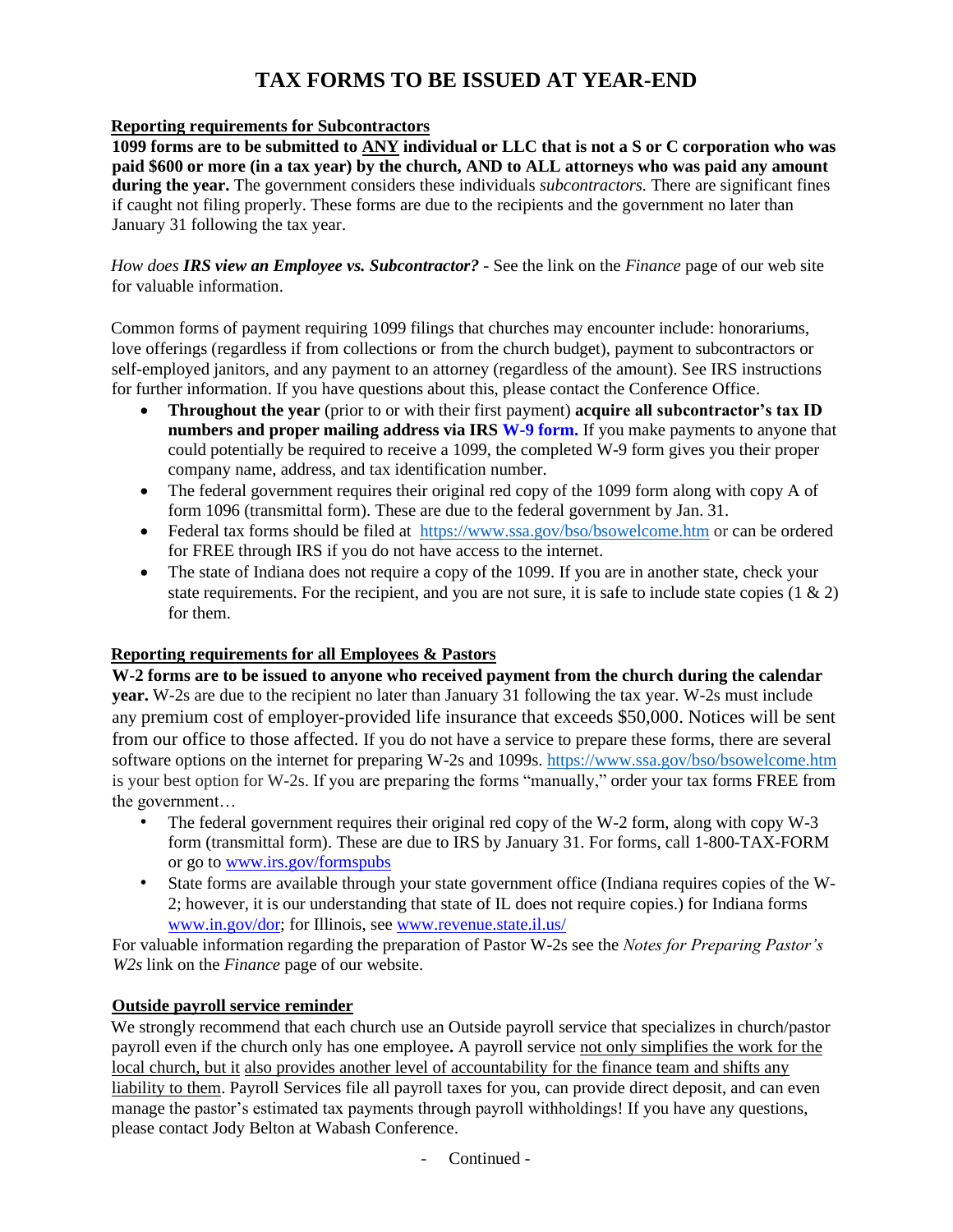#### **Donor Contribution Statements**

For a non-for-profit organization to maintain its non-for-profit status, contribution statements are to be provided to all donors no later than January 31 each year. The following information was taken from www.irs.gov.

- **A donor giving \$250 or more is to be provided a written acknowledgment from the recipient (the church) of the gift.** The written acknowledgment must state whether the donee provides any goods or services in consideration for the contribution\*\*
- A charitable organization must also provide a written disclosure statement to donors of a quid pro quo contribution more than \$75. A *quid pro quo contribution* is a payment made to a charity by a donor partly as a contribution and partly for goods or services provided to the donor by the charity. For example, if a donor gives a charity \$100 and receives a concert ticket valued at \$40, the donor has made a quid pro quo contribution. In this example, the charitable contribution portion of the payment is \$60. Even though the part of the payment available for deduction does not exceed \$75, a disclosure statement must be filed because the donor's payment (quid pro quo contribution) exceeds \$75. The written acknowledgment must include a good faith estimate of the value of the goods or services.
- The church is subject to penalty for not providing required statement(s). Although there is no prescribed format for written acknowledgment, it must provide sufficient information to substantiate the amount of the contribution. For more information, contact IRS.

\*\* We recommend the following be placed on each statement: *Pursuant to Internal Revenue Code requirements for substantiation of charitable contributions, no goods or services were provided in return for the Tax-Deductible contributions.* 

**Again, keep copies of ALL tax filings for 7 years. These records are property of the CHURCH.**

## **WABASH CONFERENCE MONTHLY OBLIGATIONS**

**Wabash Ministries Budget Share –** has been reduced to **6.8%** and a flat monthly amount has been established for each church. See the *WABASH apportionment and EPP church obligations document* on the finance section at [https://www.wabashconference.org](https://www.wabashconference.org/) for amounts beginning with the month of January 2022 (due February 10)

**FMCUSA E.P.P. Obligations** – The church's obligation is based on the church's annual reports and the amount changes every January (on the report due February 10). The rates for the upcoming year can be found on our website under the *Finance* page

**Pastor's Insurance -** The Wabash Life, LTD, and AD&D premiums remain at \$32/mo. Information about coverages can be found on our website - *Pastoral Salary & Benefits* page.

**Electronic draft of obligations to Wabash -** If you wish to have the funds drawn from the church bank account, please complete the ACH form on our website and return to the Conference office.

**Pension** – Remains at 13.5% of eligible pastor's salary. Please complete a *Change of Status* form at:<https://hr.fmcusa.org/forms> every time there is a change in the pastor's salary. See the *Pension* Section under *Pastoral Salaries & Benefits* for additional information.